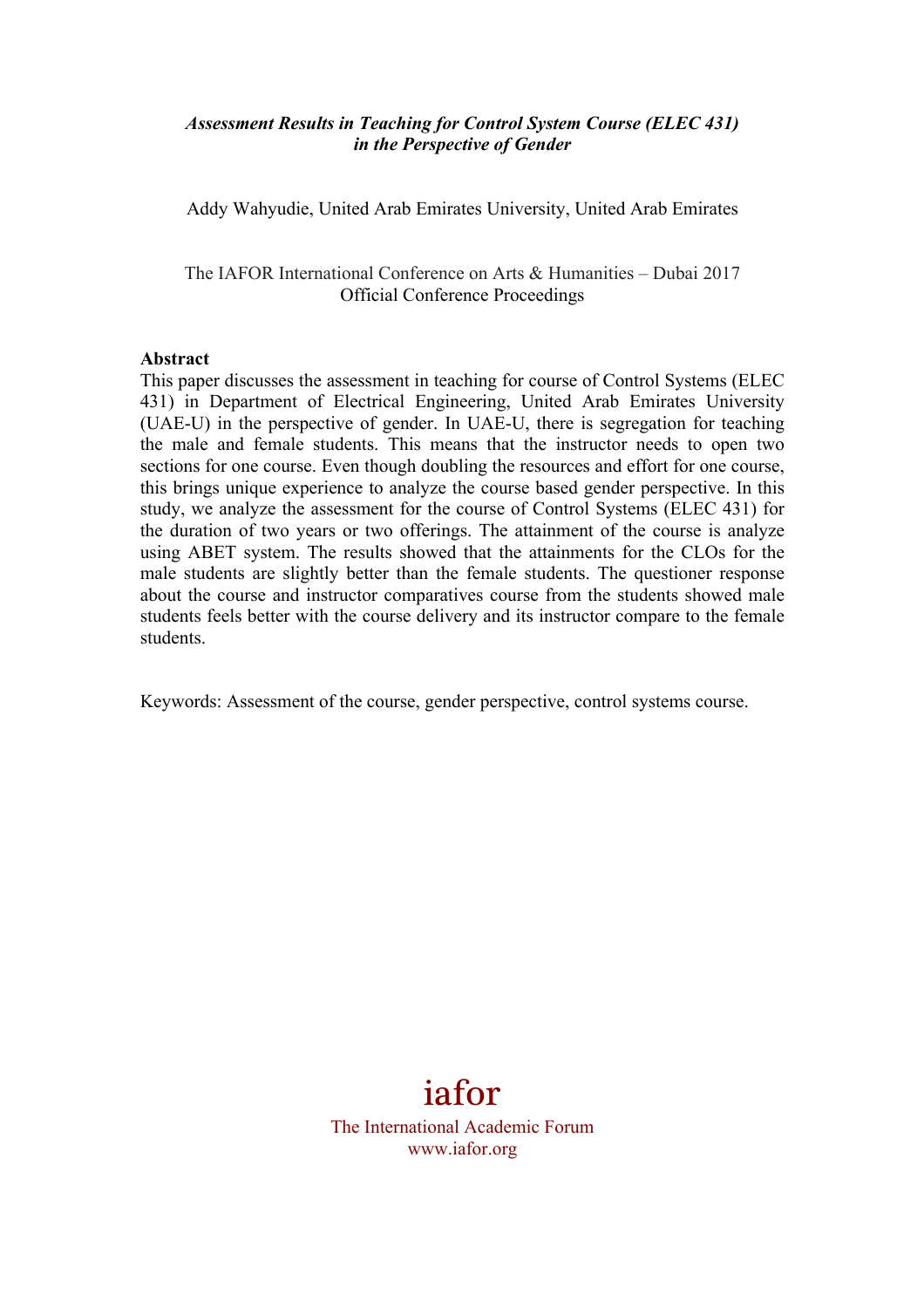#### **Introduction**

The comparative studies discussing the results between the male and female students for a course were discussed in several papers. Cen et all stated those male and female students were performed better if they were allowed to work in the same group. The female students outperformed the male student in both mixed and uniform groups. Kumar found that there is no different in the performance for the male and female students for a software course. However, the male has fewer patient compared to the female students. A study for aerospace engineering in Moll et al concluded the same result as in Kumar, with the female students has a slightly better performance. A robotic curriculum on high school students' engineering was assessed in Terry at el, with the female students has a more motivation compared to the male students. Another robotic curriculum was assessed in Milto et al. The study reports that the female students had a lower level of confidence for the course compared to the male students. However, this level of confidence had come closer throughout the duration of the program

In this study, the students' attainment for the course learning objectives (CLOs) are studied and analyzed via assessment tools. We also studied the questioner from students regarding the course and its instructor in the end of the semesters.

The paper is organized as follows. In the section of **Method**, we describe the detail of the course. We present and discuss the results in the section of **Result and Discussion**. Finally, we give the conclusion in the section of **Conclusion.**

#### **Method**

This study was conducted to find outcome the assessment results for two different classes (sections) for the same courses at the same offering. Here, we assessed the course for two offerings. The course is only offered once a year, which is fall semester. Two different instructors taught the course. However, we assured that the teaching quality of the course quite similar as we shared the same course contents, slides, and assessment tools. The following is the detail of the course:

*a) Participant.*

We analyze the course in the last two offering. Table 1 presents the number of the students for the offerings.

| <b>Academic Year</b> | Number of male<br>students | <b>Number of female</b><br>students |
|----------------------|----------------------------|-------------------------------------|
| 2015-2016            |                            |                                     |
| 2016-2017            |                            |                                     |

| Table 1: Number of male and female students for the last two offerings |  |  |  |
|------------------------------------------------------------------------|--|--|--|
|------------------------------------------------------------------------|--|--|--|

#### *b) Course description.*

The course catalogue for ELEC 431 can be found in UAE-U website, as the following: Control systems in the real world, feedback concept, modeling of electromechanical systems, block diagrams, steady-state error analysis, stability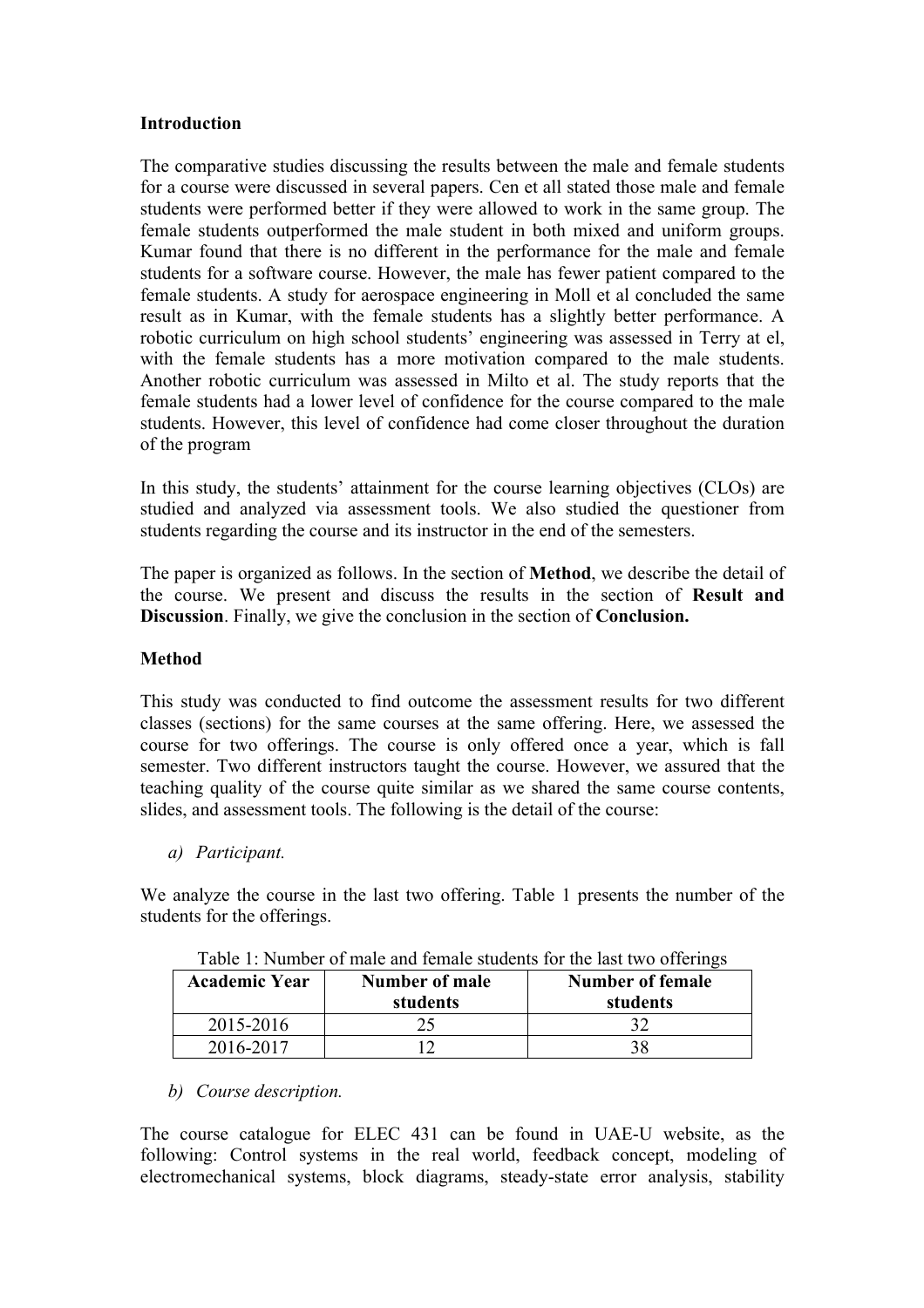analysis, time-domain analysis of control systems, root-locus, frequency domain analysis of control systems, control systems design in the frequency domain (phase lead and phase lag compensation, Nyquist and Nichols charts), and proportionalintegral-derivative (PID) control.

#### *c) Course learning outcome (CLO).*

The CLOs are composed based on the course catalogue. The CLO have designed appropriately and gone through many necessary revisions to meet the ABET programlearning outcome (PLO) as follows:

- 1. Derive mathematical model of systems [a,e].
- 2. Analyze time response of the first order systems, second order systems, and higher order systems [c, e].
- 3. Simplify multiple subsystems [e].
- 4. Evaluate the stability of the closed-loop systems [c,e].
- 5. Evaluate steady-state error of systems [c,e].
- 6. Analyze systems using frequency techniques [a,c].
- 7. Design controller for systems [c,d,g].

The program-learning outcomes (PLOs) for the department of Electrical Engineering are stated as the following:

(a) Ability to apply knowledge of mathematics, statistics, science and engineering principles. The mathematics knowledge includes linear algebra, vector algebra, partial differential equations, complex analysis, and probability.

(b) Ability to design and conduct experiments safety, as well as to analyze and interpret data.

(c) Ability to design electrical components, systems or process to meet desired specifications and imposed constraints such as economic, environmental, social, political, ethical, health and safety, manufacturability, and sustainability.

(d) Ability to work in teams including multidisciplinary teams.

(e) Ability to identify, formulate and solve problems encountered in the practice of electrical engineering.

(f) Understanding of professional and ethical responsibility.

(g) Ability to communicate effectively orally and in writing.

(h) Ability to understand the impact of engineering solutions in a global and societal context.

(i) Recognition of the need for, and ability to engage in life-long learning.

(j) Knowledge of contemporary issues.

(k) Ability to use the techniques, skills, and modern engineering tools necessary for electrical engineering practice.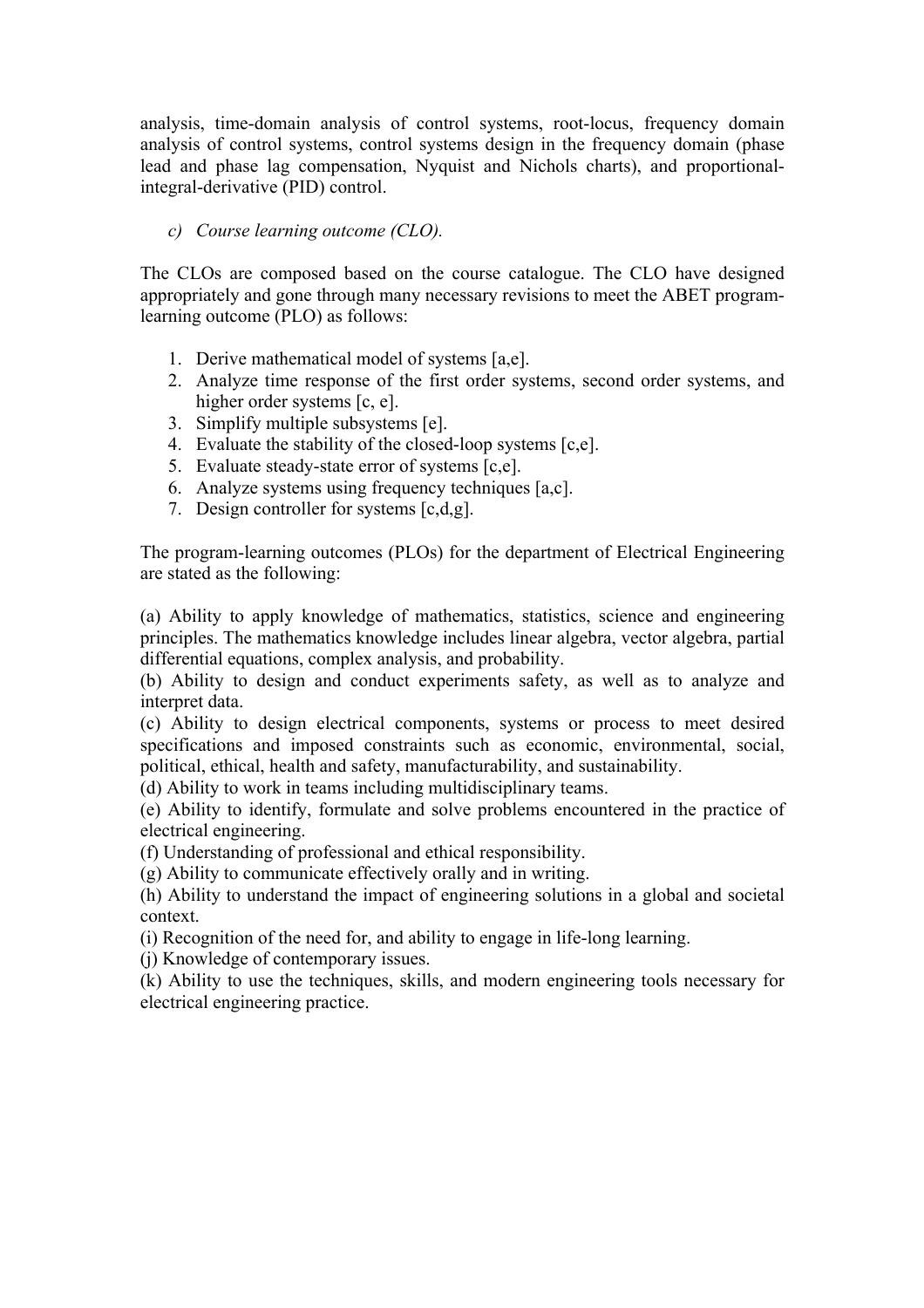### *d) Tentative weekly schedule of course topics and contents.*

The tentative weekly schedule to accomplish the course content is depicted in Table 2.

| Week    | <b>Session content</b>                                 | <b>Assignments</b>               |
|---------|--------------------------------------------------------|----------------------------------|
|         | Topic: Introduction to control systems                 |                                  |
| Week 1  | <b>Content:</b> History of control systems; systems    |                                  |
|         | configuration; Analysis & design objectives.           |                                  |
|         | <b>Topic: Modeling in frequency domain</b>             | HW <sub>1</sub>                  |
| Week 2  | <b>Content:</b> Laplace transform; Transfer function;  |                                  |
|         | Transfer function for electrical & mechanical          |                                  |
|         | systems.                                               |                                  |
|         | <b>Topic: Modeling in time-domain</b>                  | <b>HW 2 &amp; Quiz 1</b>         |
| Week 3  | <b>Content:</b><br>State-space<br>representation;      |                                  |
|         | Converting state-space to transfer function and        |                                  |
|         | vice-versa.                                            |                                  |
|         | <b>Topic: Time response</b>                            | Quiz 2                           |
| Week 4  | Content: Poles, zeros, and system response of          |                                  |
|         | first order system.                                    |                                  |
|         | <b>Topic: Time response</b>                            | HW <sub>3</sub>                  |
| Week 5  | Content: System response of second order               |                                  |
|         | Higher order systems;<br>systems;<br>System            |                                  |
|         | response with zeros.                                   |                                  |
|         | <b>Topic: Stability</b>                                | Quiz 3 and HW 4                  |
| Week 6  | Routh-Hurwitz criterion;<br><b>Content:</b><br>Routh-  |                                  |
|         | Hurwitz criterion for special cases.                   |                                  |
| Week 7  | <b>Topic: Reduction of multiple subsystems</b>         | Quiz 4                           |
|         | <b>Content:</b> Block diagram reduction.               |                                  |
| Week 8  | Topic: -                                               | Test 1 & Midterm                 |
|         | Content: -                                             |                                  |
| Week 9  | <b>Topic: Reduction of multiple subsystems</b>         | HW <sub>5</sub>                  |
|         | Content: Block diagram reduction (Cont.).              |                                  |
|         | <b>Topic: Steady-state error</b>                       | <b>HW 6 &amp; Quiz 5</b>         |
| Week 10 | <b>Content:</b> Steady-state error for unity/non-unity |                                  |
|         | feedback systems; Static error constant and            |                                  |
|         | system's type.                                         |                                  |
| Week 11 | <b>Topic: Frequency response techniques</b>            | HW 7 & Quiz 6                    |
|         | Content: Bode plot and Nyquist diagram.                |                                  |
| Week 12 | Topic: PID and design via root locus                   | <b>HW 8 &amp; Quiz 7</b>         |
|         | <b>Content:</b> The concept of PID; Ideal PI design.   |                                  |
| Week 13 | Topic: PID and design via root locus                   | HW 9 & Quiz 8                    |
|         | Content: Ideal PD design.                              |                                  |
| Week 14 | Topic: PID and design via root locus                   | Quiz 9                           |
|         | Content: Lead and Lag compensators.                    |                                  |
| Week 15 | <b>Topic: Project</b>                                  | <b>Test 2 &amp; Presentation</b> |
|         | Content: -                                             |                                  |
| Week 16 | <b>Topic: Review</b>                                   |                                  |
|         | Content: -                                             |                                  |

Table 2. Tentative Weekly Schedule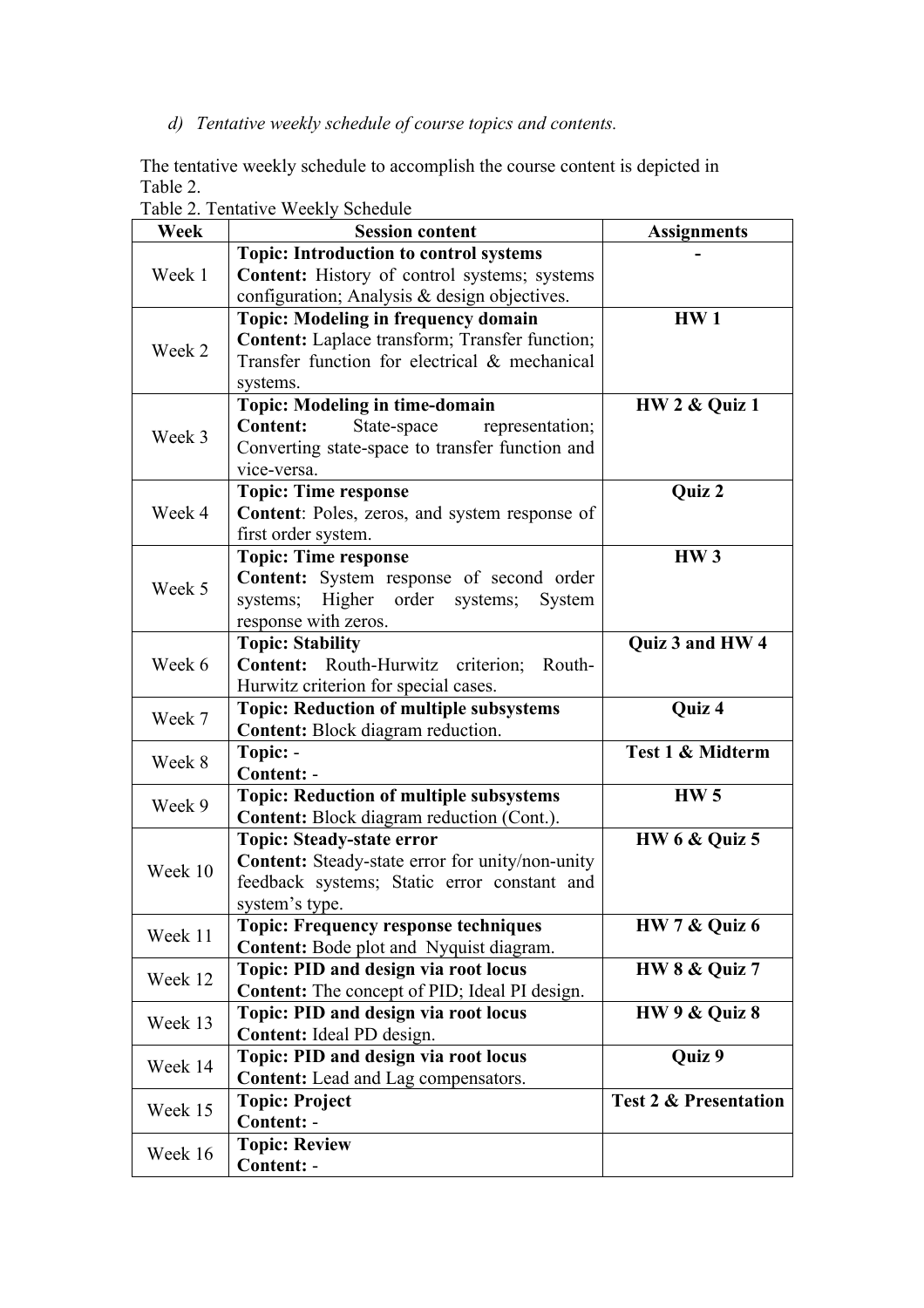#### *e) Assessment tools*

The CLOs were measured quantitatively based on students' performances in the course through the designed assessment tools. These assessment tools are shown in Table 3.

| <b>Activities contribution to</b> | % Contribution |
|-----------------------------------|----------------|
| grades                            |                |
| Weekly Homework                   | $5\%$          |
| Quizzes                           | 5%             |
| Project                           | 10%            |
| Test 1 (before midterm)           | 10%            |
| Test 2 (after midterm)            | 10%            |
| Midterm exam                      | 25%            |
| Final exam                        | 35%            |

Table 3: Assessment tools and its percentage contribution

The weights in the Table 2 are appropriate and proportional to the time student get for the preparation and the level of difficulty. The final exam and midterm exam have the highest weights of 35% and 25%, respectively. They are comprehensive exams and cover complete course material through during semester. In this course, we divide the covering material for the midterm (and its Test 1) and final exams (and its Test 2) for reducing the load for the students. The material for the midterm is covering the CLO #1 to CLO #3. These CLOs will not be assessed again the final exam.

#### *f) Appropriateness of textbooks and other learning resources.*

The textbook of the course is Control Systems Engineering  $(6<sup>th</sup>$  edition) by Norman Nise (Wiley & Sons). The textbook is one of the best textbooks to teach the basic of control system engineering.

#### *g) Appropriateness of prerequisites.*

The prerequisite of the course is ELEC 305 (Signal and Systems) and MATH 2220 (Linear Algebra and Engineering applications). ELEC 305 provides fundamental for the discussion in frequency domain, while ELEC 2220 gives fundamental for discussion in time domain.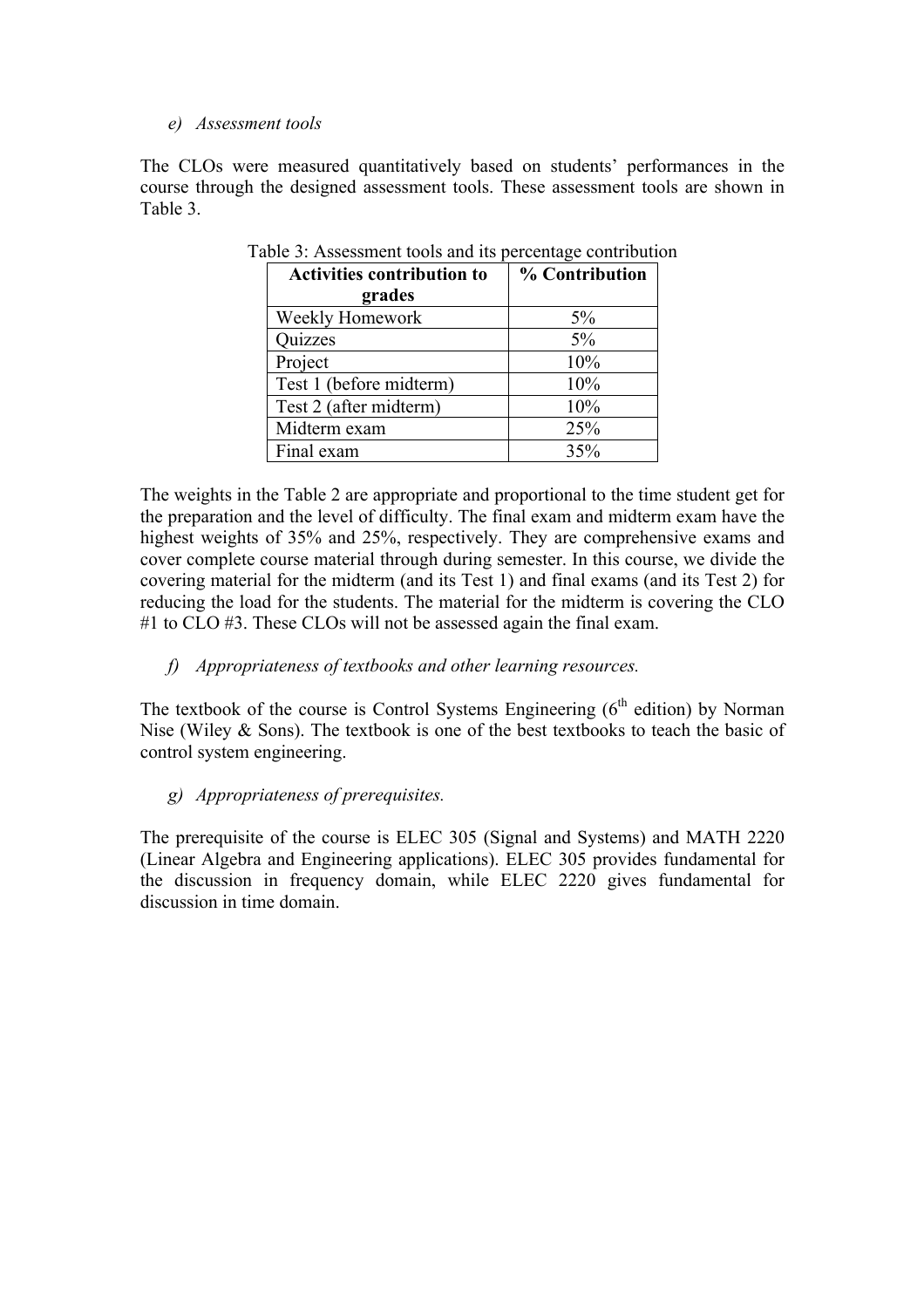#### **Result and Discussion**

The CLOs are assessed using the assessment tools for two offerings in the fall semester 2015 and 2016. The attainments are showed in Fig. 1. Although the attainment for both gender students meets the targeted value (75%) in majority of the CLOs, we can show male student has a slightly better performance compare to the female students. Therefore, the obtained grade for the male students is better compared to the female students, as depicted in Fig. 2.



Figure 1: Attainment of CLOs for the class in 2015 (left) and in 2016 (right)



Figure 2: Grade distribution for the class in in 2015 (left) and in 2016 (right)

We also conducted the questioner to study the student opinions regarding the course and its instructor. Table 4 and 5 depicted the results. We can see the male students feel better with the course and its instructor.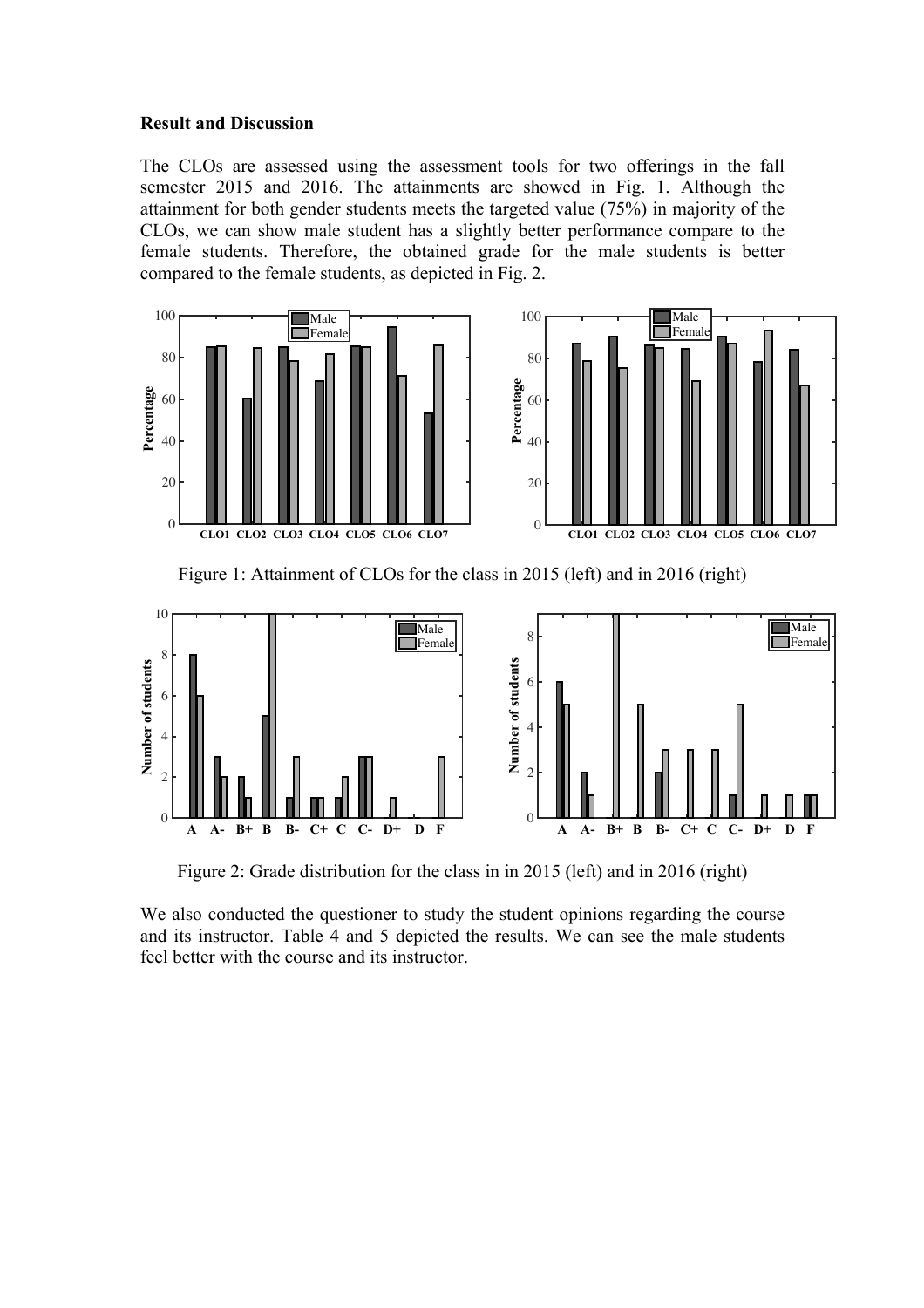|                                                                                                                                        | Course |        |                      |                   |
|----------------------------------------------------------------------------------------------------------------------------------------|--------|--------|----------------------|-------------------|
| Question                                                                                                                               | Male   | Female | Department<br>(Mean) | College<br>(Mean) |
|                                                                                                                                        | (Mean) | (Mean) |                      |                   |
| The course objectives were clearly explained                                                                                           | 4.83   | 4.47   | 4.27                 | 4.20              |
| The course outline was consistently followed                                                                                           | 4.67   | 4.67   | 4.26                 | 4.21              |
| Expectations for learning in this course were<br>clearly communicated                                                                  | 4.67   | 4.40   | 4.20                 | 4.10              |
| There was close agreement between the stated<br>course objectives and what was actually<br>covered                                     | 4.83   | 4.53   | 4.30                 | 4.21              |
| Evaluation methods were clearly explained<br>(rubrics/marking schemes given in advance of<br>assignment and explained to the students) | 4.83   | 4.47   | 4.29                 | 4.16              |
| The evaluation methods used in this course<br>were fair and appropriate                                                                | 4.67   | 4.47   | 4.15                 | 4.07              |
| The assignment in the course were clearly<br>related to the course objectives                                                          | 4.83   | 4.60   | 4.19                 | 4.14              |
| The requirements of the course (projects,<br>papers, exams) were adequately explained                                                  | 4.83   | 4.53   | 4.19                 | 4.12              |
| Course<br>materials were presented<br>in<br>an<br>organized manner                                                                     | 4.83   | 4.67   | 4.29                 | 4.20              |
| Students were invited to share their ideas and<br>knowledge                                                                            | 4.83   | 4.67   | 4.18                 | 4.09              |
| The general climate in this course was good for<br>learning                                                                            | 4.67   | 4.53   | 4.16                 | 4.14              |
| In general, the level of difficulty in this course<br>was appropriate                                                                  | 4.83   | 4.40   | 3.99                 | 3.95              |

Table 4: Course comparative analysis

## Table 5: Instructor comparative analysis

|                                                                                                                                                         | Course |        | Department | College |
|---------------------------------------------------------------------------------------------------------------------------------------------------------|--------|--------|------------|---------|
| Question                                                                                                                                                | Male   | Female | (Mean)     | (Mean)  |
| Treated students with respect                                                                                                                           | 5.00   | 4.87   | 4.50       | 4.38    |
| Was helpful to students seeking advice                                                                                                                  | 4.83   | 4.47   | 4.35       | 4.25    |
| Was available to students outside of<br>class                                                                                                           | 4.83   | 4.67   | 4.26       | 4.15    |
| Provided useful feedback<br>on<br>my<br>progress in the course                                                                                          | 4.83   | 4.53   | 4.12       | 4.05    |
| Stimulated my interest in the course                                                                                                                    | 4.83   | 4.33   | 4.07       | 3.99    |
| Conducted class<br>sessions<br>1n<br>an<br>organized manner                                                                                             | 4.83   | 4.60   | 4.35       | 4.18    |
| Used teaching technology<br>(e.g.,<br>Blackboard, audio-visual presentations,<br>PowerPoint presentation, email) in an<br>effective and appropriate way | 4.83   | 4.87   | 4.41       | 4.27    |
| Overall, the instructor's explanations<br>were and understandable                                                                                       | 4.83   | 4.47   | 4.24       | 4.13    |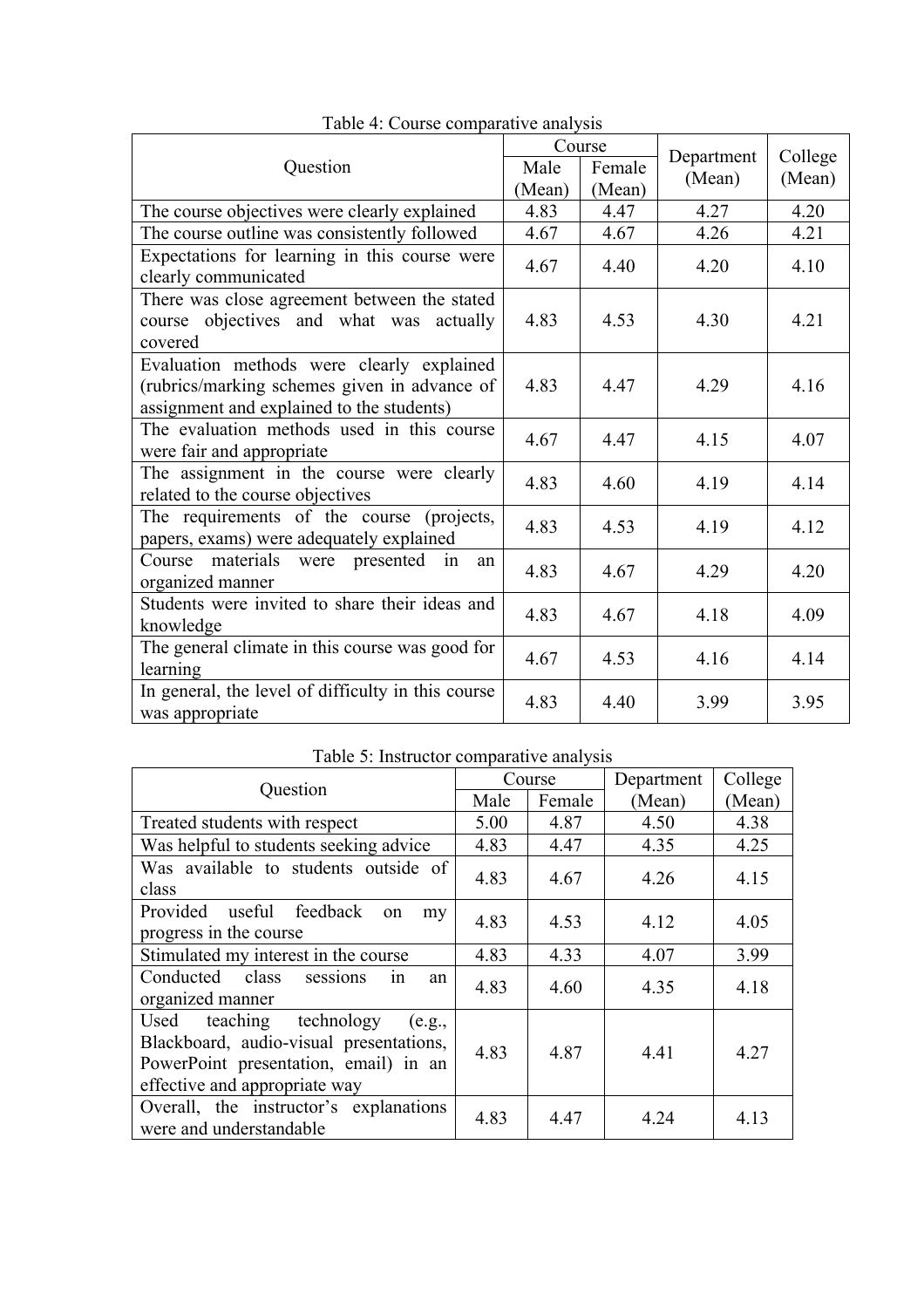#### **Conclusion**

We have conducted the comparative studies for delivery of Control Systems (ELEC 431) based on gender perspective. We analyze the course learning outcomes via the assessment tools and questioner regarding the course and its instructor. We conducted the study based on two years/offering results. The results showed the performances of the male students are slightly better compared to the female section. In order to have a more valid finding, a study for a longer period need to be done.